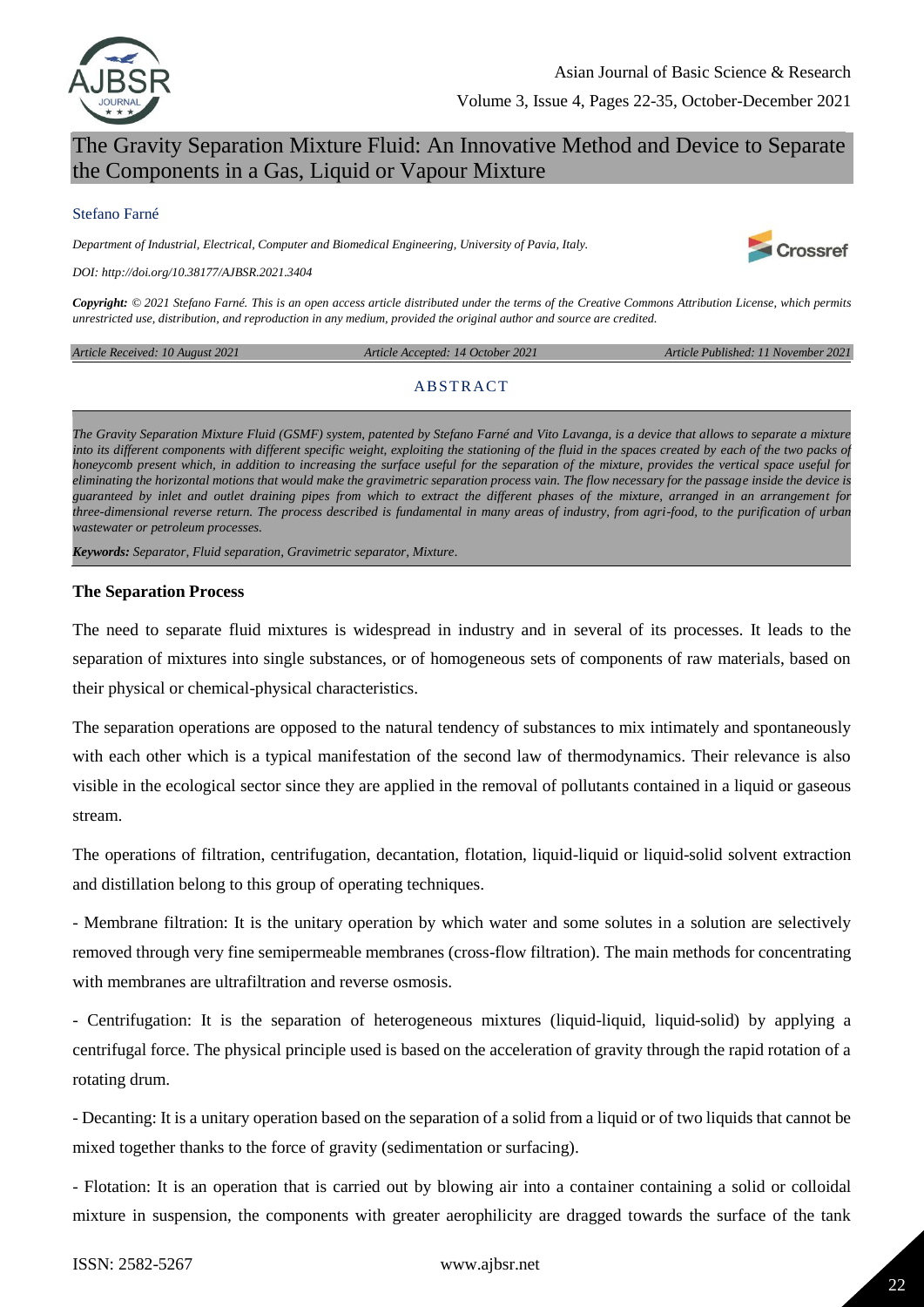

Volume 3, Issue 4, Pages 22-35, October-December 2021

(formation of foam), while those with greater wettability (hydrophilic) precipitate to the bottom (formation of "turbidity").

- Liquid-liquid solvent extraction: It is a unitary operation that allows separating two liquids that are miscible from each other using a solvent that preferably dissolves one of the two. The extraction of a liquid substance from a liquid mixture is called "liquid phase extraction". In the food industry it is applied to refine raw seed oils or to extract aromas from vegetables.

- Distillation: It is a system of separation of a liquid from a mixture of liquids, exploiting their different boiling temperatures. Distillation separates two liquids more easily the more different their boiling points are. Currently the distillation plants, or columns, have reached considerable dimensions which can be observed for example in refineries where fuels are produced that feed the strong energy need of our society.

Of these processes, the centrifugation and decantation / sedimentation process use a difference in density or specific gravity, as in the case of GSMF.

#### **Gravimetric Separators**

Gravimetric separation is one of the most popular separation techniques. In fact, it exploits the use of gravity, everywhere present on Earth without the aid of external actions, which makes the process extremely economical. However, it can generally require high retention times of the mixture inside the devices to make the separation effective.

The equipment that carries out phase separation by exploiting the sedimentation capacity of the mixture due to the difference in specific weight differ, first of all, in

- Continuous separators: in which the exit of the different phases, and therefore the entry of the mixture to be separated, does not cause a machine stop, or in any case forms a continuous flow and does not require control valves for the release of the different separate phases (Fig.1);



**Fig.1.** Continuous Gravimetric Separator

- Discontinuous separators (separating funnel): in which the introduction of the mixture to be separated and the discharge of the different phases does not occur continuously but periodically, for example after having allowed the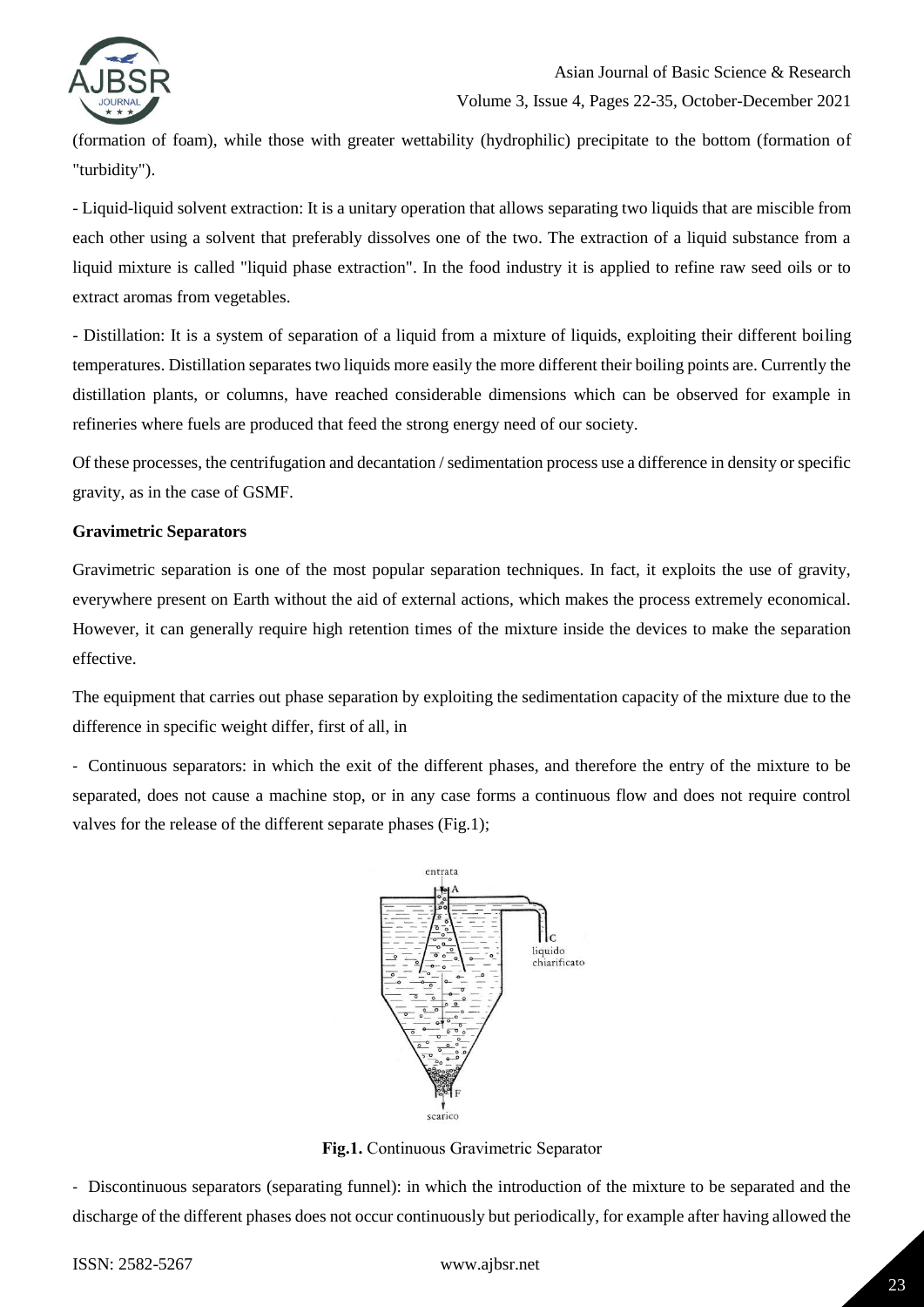

Volume 3, Issue 4, Pages 22-35, October-December 2021

necessary sedimentation time to pass for the mixture to separate in a decanter, and it is allowed and controlled by valves applied to the outlet pipes (Fig.2).



**Fig.2.** Discontinuous Gravimetric Separator

A further differentiation is carried out by considering the number of phases that they are able to isolate, in fact there are separators for two-phase or three-phase mixtures.

- The two-phase separators are used for example to eliminate quantities of gases trapped in the hydrocarbon flow during petroleum processes, to separate two immiscible fluid substances, such as oily substances emulsified with aqueous substances or to separate two gases having different specific weights, such as carbon dioxide and methane produced by the digestion of biomass.

Based on the difference in specific weight existing between the two phases to be separated, there are vertical, horizontal or spherical two-phase mix separators.

Vertical separators are used in processes where the ratio of gas to liquid is low or to remove sand or solid sediments within the mixture. They have a low separation efficiency, especially compared to the horizontal ones, are expensive to build and difficult to install due to their weight. The spherical ones have a spherical tank, and are used in small systems and at moderate pressures. They are difficult to design precisely and offer space limitations that affect efficiency. Furthermore, they are the most expensive to build, they have the lowest achievable efficiency even if they are the easiest to install due to their small size. Horizontal gravimetric separators, on the other hand, are the most used, especially when the ratio between the phases is high, due to the larger surface available for gravimetric separation. They also differ from the vertical ones in the direction of separation of the phases, which for a horizontal separator are perpendicular to the flow and not parallel to it as in vertical devices, which usually leads to a greater purity of the extracted phases compared to the vertical ones. In them the flow to be separated follows a horizontal path during which it separates, and elements such as disks, flat perforated pipes, curved tubes or others, the different phases reach different parts of the device to be extracted through ducts controlled by valves.

- The three-phase mix separators divide the mixes into three phases. They too can be vertical, horizontal or spherical, but they have the best efficiency and constructive choice if made for a horizontal flow. An example in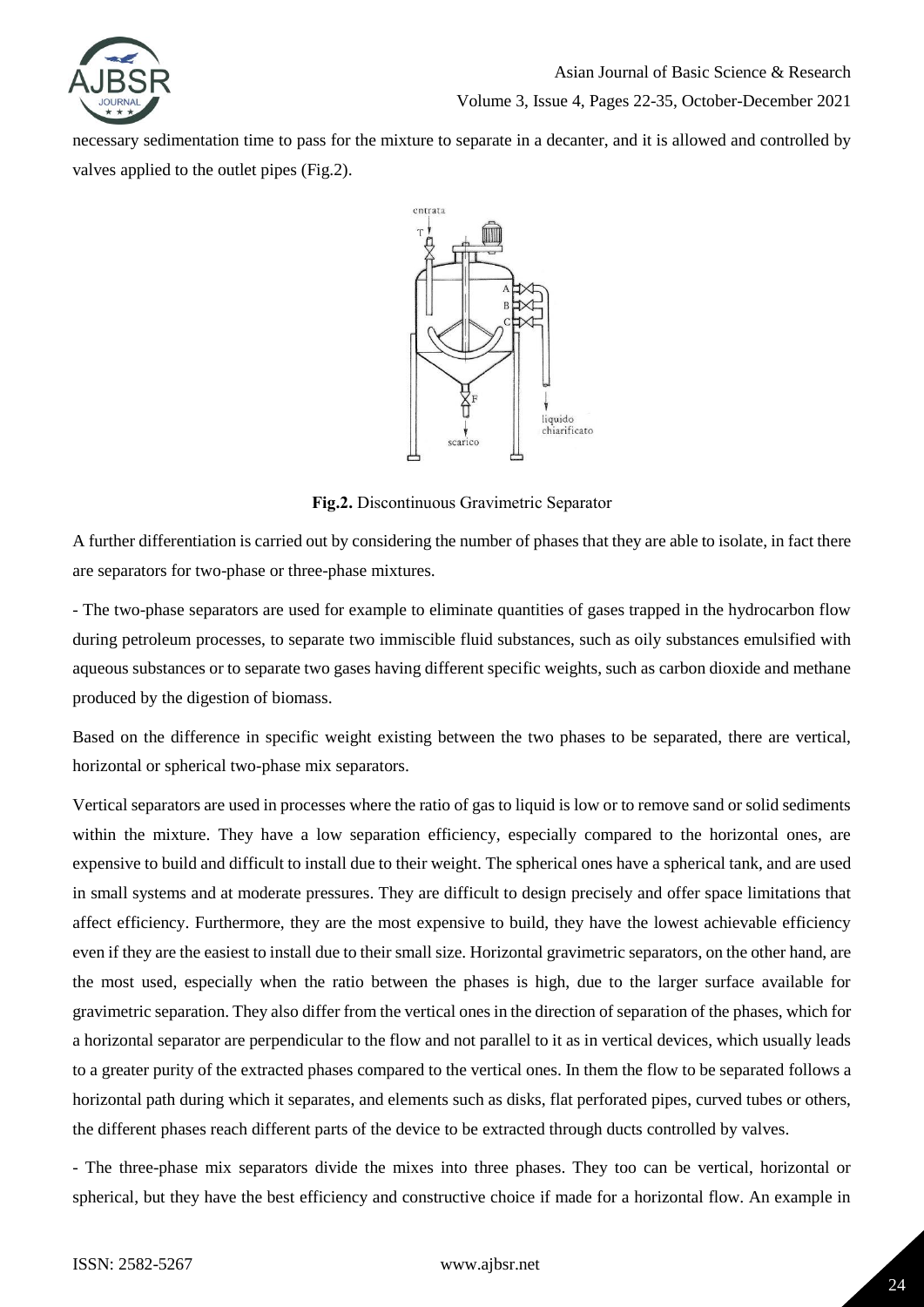

which a three-phase separation is required can always be in the petrochemical industry for the separation of refining products such as water, oil and gas. The operation between two-phase and three-phase devices is almost identical, in fact many times a two-phase separator is used in a three-phase one to facilitate the separation of two of the three phases (such as droplets of liquid, smaller than that separable from the three-phase separator, left in the gas phase) and improve the efficiency of the device.

#### **Three-Phase Gas-Oil-Water Gravimetric Separator**

In the technical literature, it can be found how the design of gravimetric separators, while exploiting relatively simple and natural physical principles, is articulated above all due to the various factors to be taken into consideration during the design and choice of the construction criteria of these devices to make the process work and efficient.

Furthermore, the gravimetric separation, despite being a subject much analyzed and studied by various experts and engineers, presents a strong uncertainty of the results that are greatly affected by the surrounding conditions and the fluid to be separated, such as minimal variations in the entry speed of the flow or its temperature. With the recent developments of fluid dynamics simulation (CFD) software this phenomenon is becoming more and more easily understood and above all different case studies can be analyzed, with different data and device configurations from time to time, to then understand which is the most convenient design choice.

In fig.3 there is an analysis of a three-phase gas-oil/oil/hydrocarbon-water gravimetric separator which is an excellent example to understand how its operation can easily be affected by the different design choices of these devices (Ahmed, Makwashi e M.Hameed, 2017).



**Fig.3.** Three-phase gas-oil-water gravimetric separator

The most common separators of this type on the market have a cylindrical tank in which the fluid is introduced from one end through an injection device which can be of different types and shapes, 90° tubes or others of different efficiency, and which has, immediately after the inlet port, a diverter to redistribute the fluid and create a uniform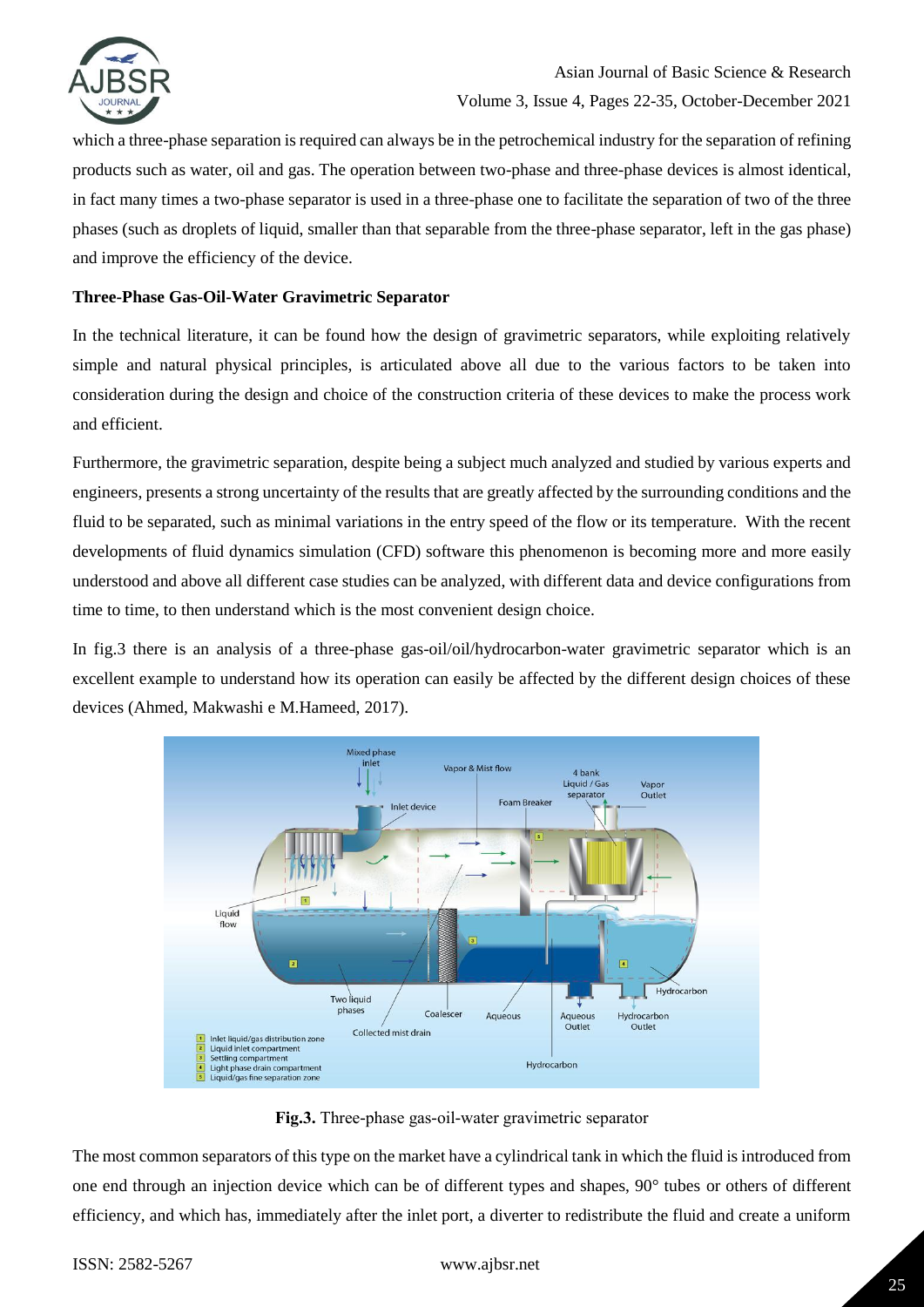

#### Volume 3, Issue 4, Pages 22-35, October-December 2021

mass flow along the flow direction. In addition to substantially reducing the momentum of the flow, to eliminate turbulence or motions that would nullify the separation, it also carries out a pre-separation operation. They usually consist of plates, vane or T distributors, cones or discs, or tubes with different angles of curvature on which the liquid will impact, losing momentum, unlike gas, which contains less energy, which instead will flow around the diverter towards the separation section.

Once the flow has exited the inlet diverter, it will begin to separate due to gravity and the heavier phase that is the one containing the two liquid components (water and oils), will precipitate towards the area on the bottom of the tank intended for the accumulation of the liquid, on the interface area between liquid and gas. The liquid phase will stay in the liquid collection area (at the bottom of the tank) for the time necessary for the gas bubbles remaining in the liquid to agglomerate through coalescence phenomena and reach the interface area to free themselves in the gaseous phase area. This time is called retention time and in the illustrated devices it is guaranteed by controlling the volume of liquid through floats or weirs. The liquid will then continue its path in the device meeting a coalescing filter in which the oily phase and the water will divide, thanks to the coalescence of the oil drops dispersed in the water, stratifying in the decanting compartment and then be extracted separately at the end of the path. from the bottom of the tank. At the same time, the gaseous phase, after having traveled a stretch in the central area of the tank, in which the droplets retained by the gas not separated by the intake diverter will separate thanks to gravity, will pass through a foam eliminator and then through a two-phase liquid-gas separator to eliminate the last droplets in suspension and exit as a gas from the upper outlet. The design of these devices, in addition to geometric parameters related to the feasibility of installing the device and its operation, must take into account many factors such as:

- The operating temperature. This factor greatly affects the choice of material to build the tank and the various components that will interact with the fluid. Usually expensive metal alloys are used to withstand the high temperatures and strong pressures necessary for the success of the separation process of petroleum fluids. For example, the increase in temperature increases the corrosion of carbon steel by means of CO2 and H2S, up to a maximum of 40 °C, beyond which there is a gradual decrease in corrosion due to the high resistance to transport of the corrosive layer with increasing temperature.

- The physical properties of the fluid. The properties of the fluid significantly influence the efficiency of the device and the duration of the process. Fluids with high density difference and low viscosity will require a shorter retention time when compared to less dense fluids.

- Flow rate of the flows of the different phases making up the fluid. To obtain a shorter retention time inside the separator, the injected fluid must have a high inlet speed. This would involve a decrease in the size of the particles dispersed in the substrate, making it difficult to separate the phases, and a considerable increase in the size of the device to avoid the reabsorption of the liquid in the gaseous phase (Elhaj and Adli, 2014).

- Costs (capital and operational). Like all types of industries, even the oil industry tries to obtain the maximum result at the lowest possible cost. For this reason, costs are a fundamental aspect when designing these devices, especially as regards the size, shape and construction materials.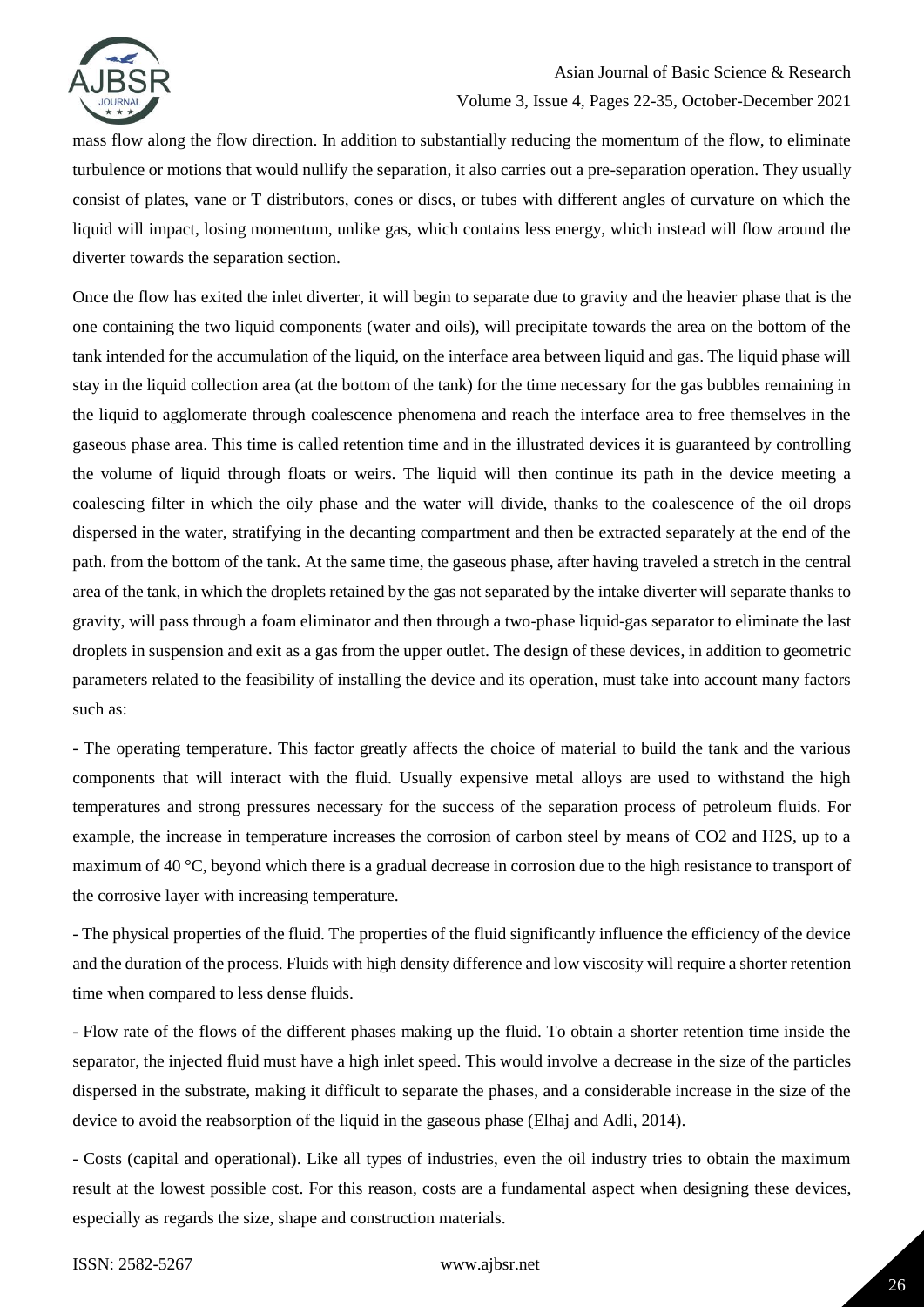

#### Volume 3, Issue 4, Pages 22-35, October-December 2021

- Presence of impurities and tendency of the fluid to create foam. The presence of impurities, such as sand or other coarse solid particles, can create serious problems to the separator to avoid which filters and components are often present inside the device to facilitate maintenance and cleaning (Arnold and Stewart, 2008). Furthermore, many hydrocarbon mixtures have a more or less strong tendency to create foam and waxy substances, therefore, chemicals are usually injected into the process in order to prevent these problems that would lengthen the retention time in the separator. Often there are also components called foam eliminators to eliminate the foamy substances formed without the use of external chemical agents.

In the scientific literature, models are used to size gravimetric separators which are mainly based on two theories, the Droplet Settling Theory and the Retention Time Theory.

The Droplet Settling Theory is based on the assumption that a drop of liquid of a certain size will take a finite time to separate from the fluid substrate, traveling a known distance. It is assumed that the particles / droplets have a spherical shape and the entrained liquid tends to fall and separate from the gas flow due to gravity. Each drop accelerates due to its negative buoyancy force until this force is equal to the drag force caused by the injected flow. Gradually the acceleration tends to zero until the drop reaches its terminal velocity. The separation or dragging is determined by this speed. If the velocity is slightly less than the gas flow velocity, the drop will be carried along with the gas. On the other hand, if the velocity slightly exceeds the velocity of the gas flow, the drop will settle and separate from the gas.

The terminal speed can be calculated with the Stoke formula, for low values of the Reynolds number (<2) obtained from the equilibrium of the forces incident on the droplet, weight and buoyancy forces, and considering a drag coefficient  $C_d = \frac{2}{R}$  $\frac{24}{Re}$ , can be calculated by:

$$
V_t = \frac{g d_p^2 (\rho_l - \rho_g)}{18 \mu_g}
$$

For Re> 500 the drag coefficient does not depend on the Reynolds number and results  $C_d = 0.34$  and the Newton's formula is used to express the terminal speed:

$$
V_t = K_s \sqrt{\frac{\rho_l - \rho_g}{\rho_g}}
$$
  
with 
$$
K_s = \sqrt{\frac{4 g D_p}{3 C_D}}
$$

Mostafaiyan et al., (2014) propose an iterative model based on an evolutionary computational algorithm, focused on the droplet decantation theory and developed with the aim of optimizing three-phase separators to minimize the volume. The choice of optimizing this parameter is aimed at supporting the designer in the case of installations where space is limited. Using a well-defined horizontal three-phase separator as a device analyzed, the most important characteristics for its design were identified on which to base the other parameters. The length, diameter, length of the hydraulic channel, the separation and peak times of the separator have been arranged to meet the goal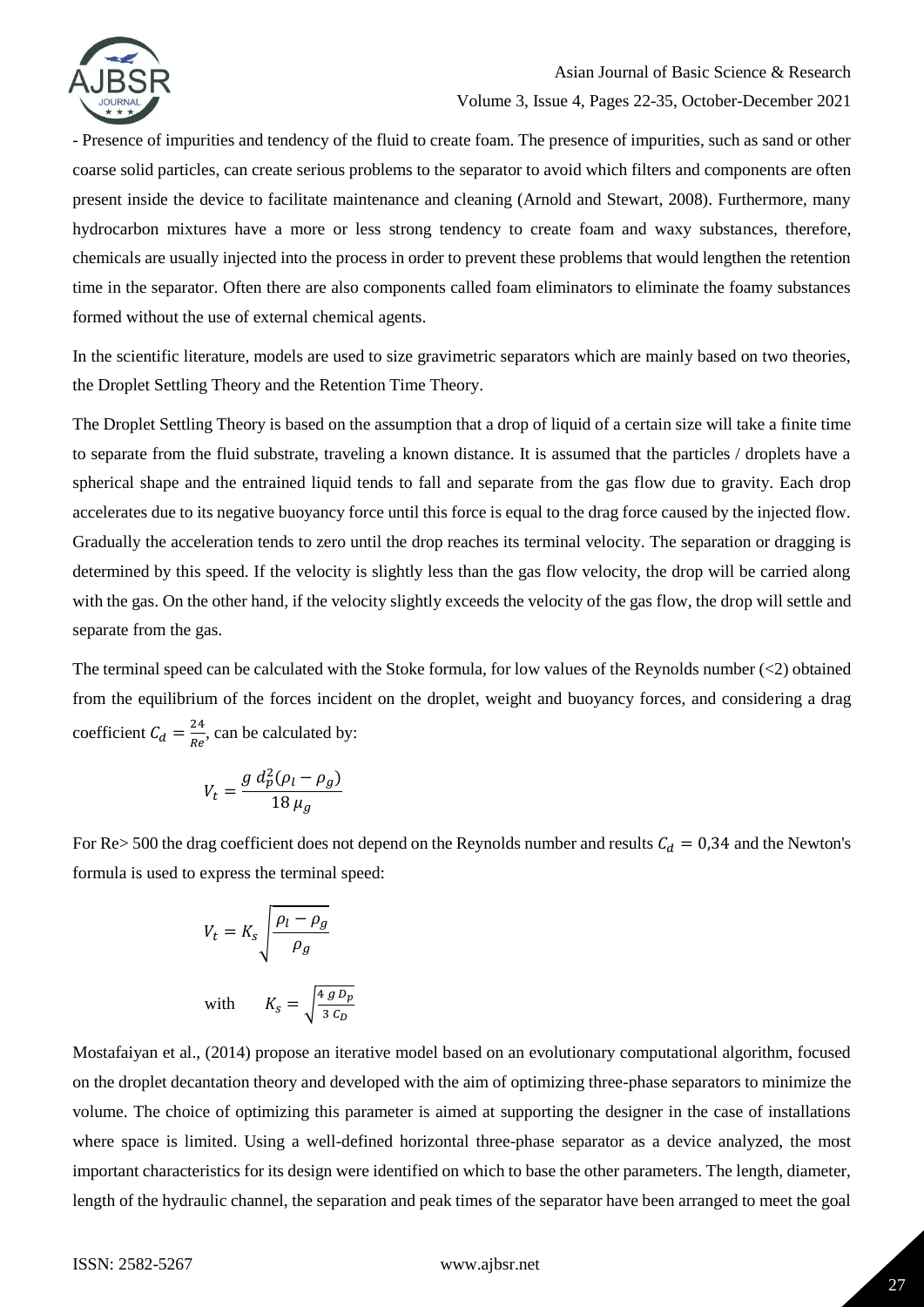

of a project that includes a minimum volume. The project was obtained in an iterative way through the recombination and mutation of the parameters of the previous step, stopping when the set of parameters verified conditions subjected to the computer, such as the condition of ensuring the minimum volume occupied.

The Retention Time Theory, on the other hand, provides a sizing that ensures the retention time in the device is sufficient for the time required for separation. It exploits data from practice or experimental processes to determine the time required for the separation of the mixture into its phases. The calculated time will increase if foaming phenomena are expected or if the density and viscosity of the fluid increase. Although the experiments are easy to carry out, they often provide an overestimation of the retention time, accelerated in reality by coalescence processes, and moreover the design will be the more accurate the greater the number of experiments carried out and the more the conditions in which they were carried out the experiments will be similar to those of the real separator.

Arnold and Stewart (1986) provide a model usually used for three-phase separators with a cylindrical tank in which the dimensions of the device are calculated based on the retention time from practice and previous experiments. In this model, both the retention time to eliminate water from the oily phase and to eliminate the latter from the water must be specified

$$
d^2L_{eff} = 42000 (Q_W(t_r)_W + Q_o(t_r)_o)
$$

#### **Use of CFD simulation**

Often these devices are subjected, after a basic initial design, to a CFD simulation to verify that the flow, during the process, assumes characteristics suitable for separation and to predict its behavior in the face of different arrangements and configurations of the internal components that increase the efficiency of the device, facilitating for example the coalescence phenomena, or modifying the speed of the intake flow.

In the work developed by Lauri Kirveskari, for his Master's thesis at Aalto University (2006), there is a careful analysis of a horizontal two-phase separator, of the configuration shown in Fig.4, in which the speed and efficiency profiles of the device are analyzed as the internal components or boundary conditions change. The software used for the simulation is OpenFoam.



**Fig.4.** Representation of the separator used for the CFD simulation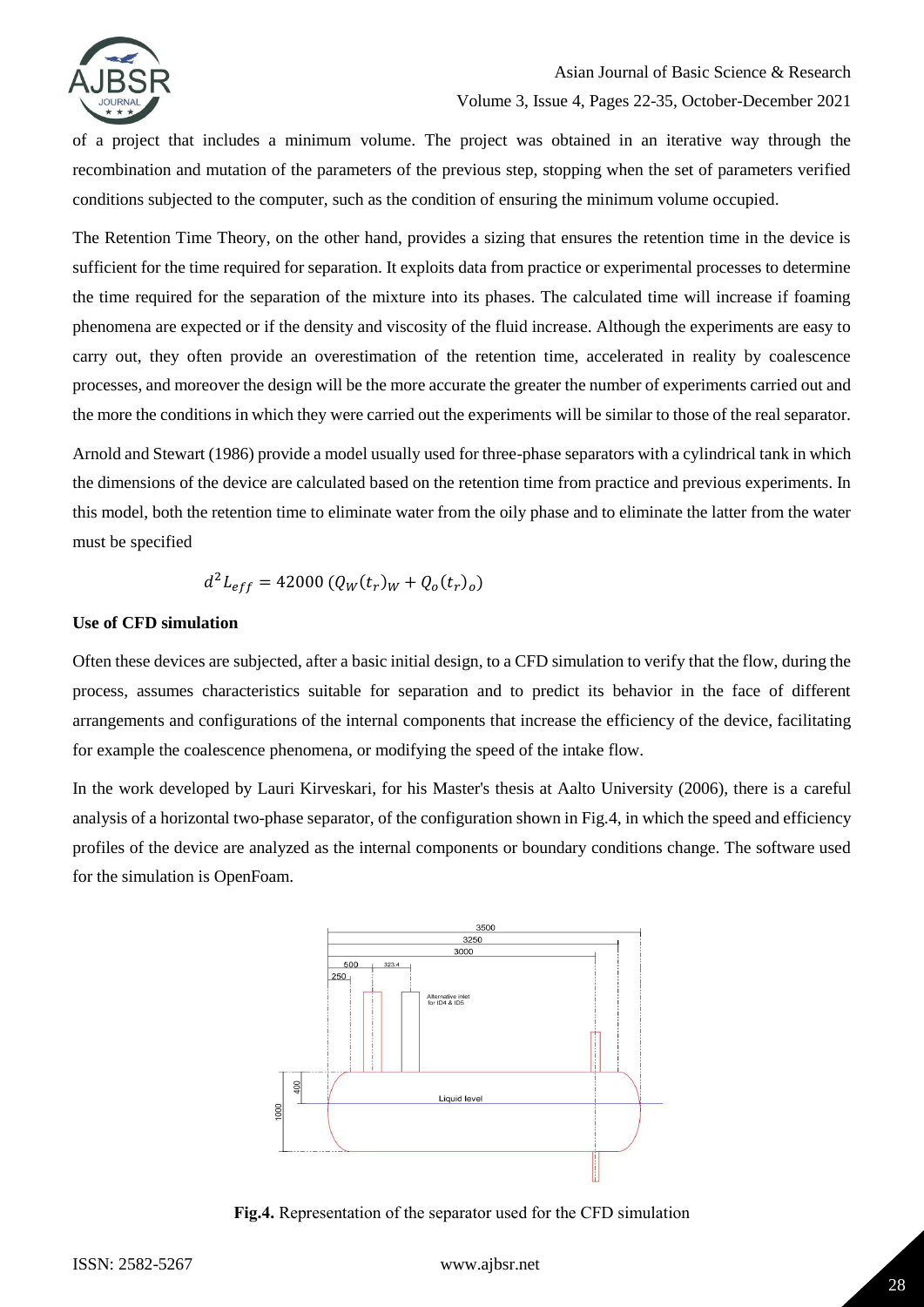

#### Volume 3, Issue 4, Pages 22-35, October-December 2021

The liquid level inside the tank will significantly change the efficiency of the separator, changing the volume of the part destined for the gas, limiting the reliability of the simulations. The introduced mixture is composed of gas and liquid, considering this last phase as the dispersed one. To measure its efficiency, the yeld of the separator is calculated as the ratio between the quantity of dispersed phase accumulated at its outlet (in this case the liquid) and the quantity of dispersed phase entering:

$$
\eta = \frac{m_{liq,in} - m_{liq,out}}{m_{liq,in}}
$$

From the results obtained from this study, it is clear that an important aspect for the efficiency of the device consists in the choice of the device for introducing the mixture which must ensure a lower entry speed than the phase separation calculated with the Stokes formula. Kirveskari, in his work, studied the variations in efficiency caused by different types of input devices or their absence (Fig.5).

Considering the limitations caused by the existence of various simulation models, both in turbulent ( $k-\epsilon$ , Eulerian-Eulerian, k-ω ...) and laminar regime, all involving different errors and reliability of the results, the results obtained by Kirveskari show the higher efficiency of curved inlet pipes (ID3, ID4) compared to plate devices. And in any case, by also simulating the case of the absence of inlet devices, we can see how all the devices introduce greater efficiency compared to the base case (absence of inlet devices), thus demonstrating how the flow velocity profile significantly effects on the efficiency of the separator.



**Fig.5.** Input Devices

From the graph in Fig.6 it is evident that components ID3 and ID4 are the most efficient, reaching efficiencies above 80%, managing better to limit the speed of entry of the mixture into the device in order to ensure a better operation. The most important result obtained during Kirveskari's analysis shows how the size of the dispersed phase droplets (in this case the liquid) affects even more the internal components of the separator. Kirveskari conducted simulations by increasing the input power of the dispersed phase (bringing it to 200%, SP200) and increasing the droplet size to 50 microns (compared to 30 microns in the previous simulations, 50\_ID4). Placing the results of the quantity of liquid present at the outlet on a graph as a function of time (Fig.7), it is possible to see how the increase in power supply leads to a sudden decrease in efficiency (by increasing the quantity of liquid at the outlet) while how the increase in the size of the droplets leads to an improvement in the efficiency of the separator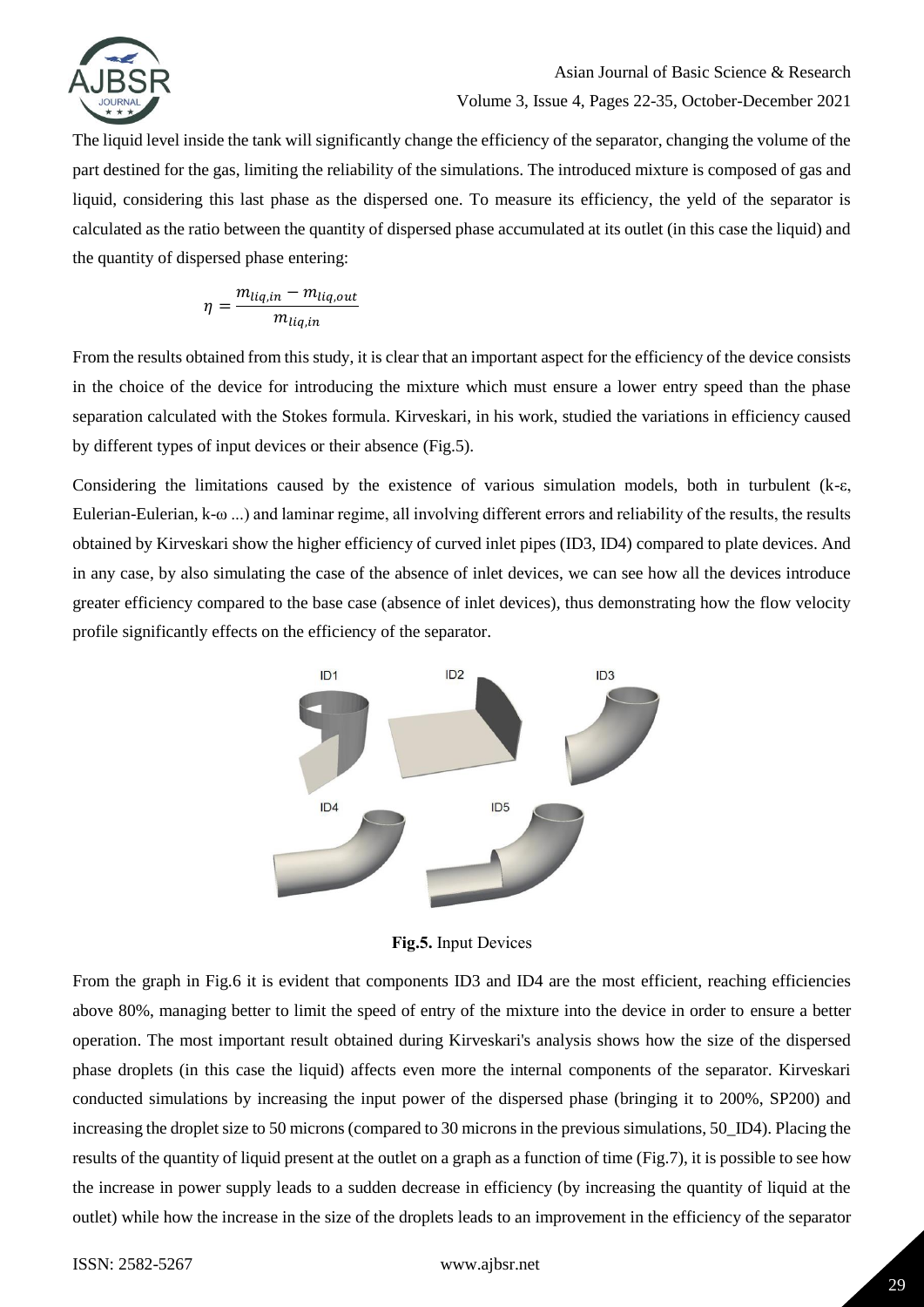

(bringing the quantity of liquid at the outlet almost to zero). These two cases were compared with the basic case of the separator without special entry devices (NoID) and with a droplet size of 30 microns.



**Fig.6.** Graph Showing the Separation Efficiency for the Various Input Devices Analyzed





It demonstrates how the larger size of the phase droplets dispersed in the mixture facilitates their coalescence and disfavors their breaking, thus making the mixture less stable and therefore easier to separate. The result suggests the presence of a maximum size, below which the droplets are too small to be separated efficiently. There are several mathematical equations used to determine this dimension in the literature. Zhou and Kresta (1997) provide a correlation between the Sauter mean diameter  $(d_{32})$ , which can be measured by observing the mixture and expressing the average diameter of the drops present in the substrate, considered spherical, and the maximum stable diameter  $(d_{max})$  through a coefficient c.

$$
d_{32}=c\;d_{max}
$$

According to the different types of system, Zhou & Kresta (1998) declared the value of c oscillating between 0.38 and 0.7. Another approach may be to find a critical Weber number, representing the ratio between the resistant (surface tension) and rupture (surface stress) forces of the drop, at which point the drop is broken (Laleh, 2010).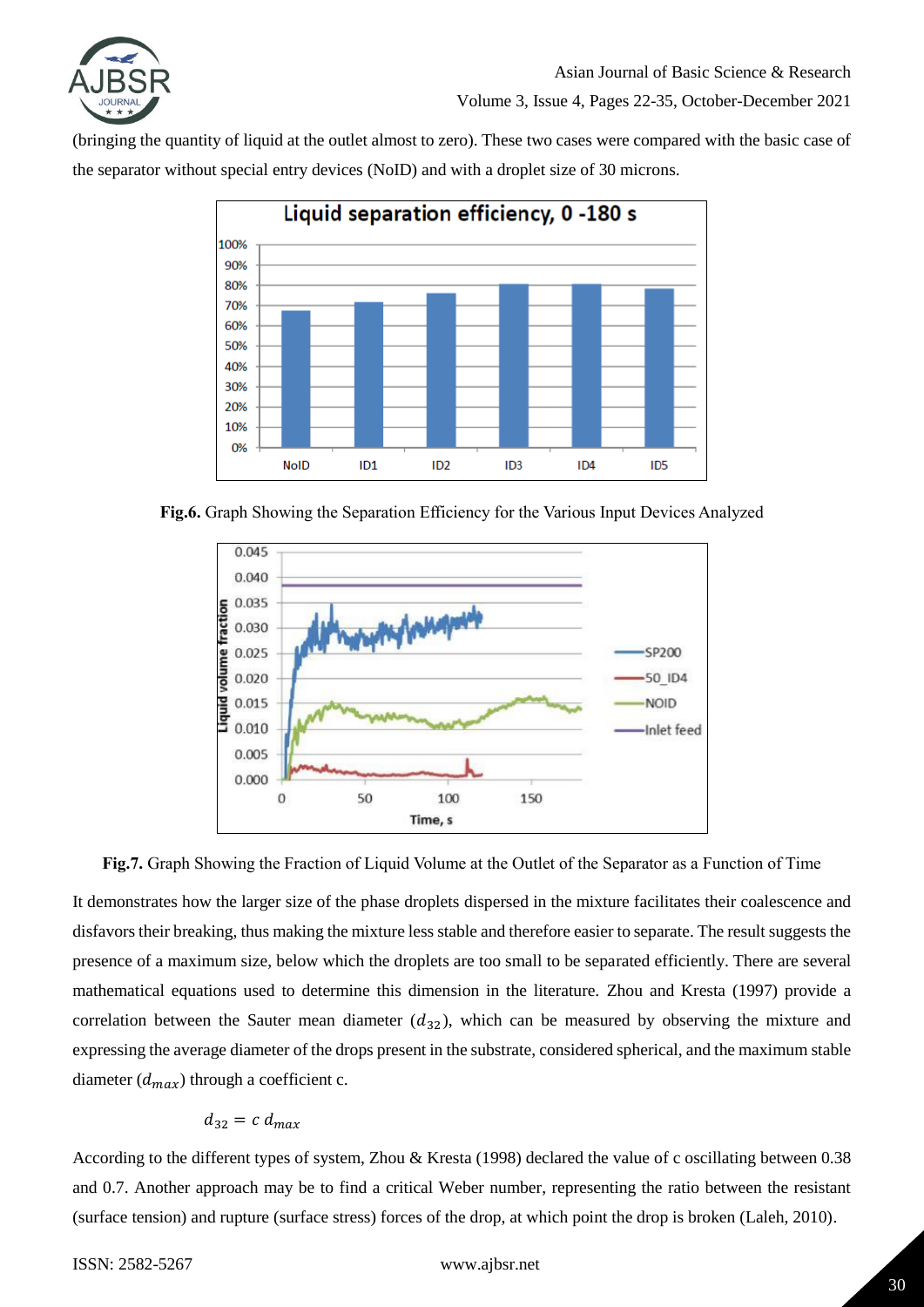# $We'_{crit} = \frac{\rho \bar{v}^2}{\rho}$  $rac{\sigma}{\sigma}$  (  $\rho$  $\frac{\rho_a}{\rho_c}$ )<sup>1</sup>

#### Asian Journal of Basic Science & Research

Volume 3, Issue 4, Pages 22-35, October-December 2021

With 
$$
\bar{v}
$$
: average speed m/s

- $\sigma$ : surface tension kg/s<sup>2</sup>
	- $\rho_d$ : dispersed phase density kg/m<sup>3</sup>
	- $\rho_c$ : continuous phase density kg/m<sup>3</sup>

According to Laleh (2010),  $We'_{crit}$  it should be around the value 1 for liquid-liquid and liquid-vapor dispersion.

These results show how the efficient operation of these devices is affected by many aspects that are difficult to predict. The best solution would be an experimental study which, however, can require high costs that a simulation with more accurate data such as initial and boundary conditions can reduce, providing the same utility.

The GSMF gravity separator, presented in this paper, is a device that can be used both as two-phase and three-phase separators, in general n-phase, thanks to the presence of appropriate valves and concentration sensors, automatically controlled by devices such as PLC or similar, which can be opened at will and according to the phase to be extracted at the end of the process. The possibility of controlling the valves in a precise way thanks to the presence of sensors, such as conductivity meters that transduce the conductivity of the phase to be extracted in purity, increases the efficiency of the device, making high degrees of separation achievable. The efficiency of the GSMF separator is also guaranteed by the presence of lamellar packs which increase the surface useful for separating the phases by introducing a part of the process in which there are no transverse motions, which would nullify the separation attempt, and which reduce the time of sedimentation needed. It does not have particular structures with inlet deviators present in common separators because the homogeneous and uniform distribution inside the device is guaranteed by the inlet and outlet draining pipes arranged using three-dimensional reverse return techniques that ensure a homogeneous distribution of the loads along the path fluid inside the device. Furthermore, it separates without the aid of mechanical actions or different chemical substances and not constituting the working fluid (solvents) and is made up of components with simple geometries that can be easily found on the market with which to reduce the costs to create and maintain the device.

#### **GSMF Operation and Mathematical Model**



**Fig.8.** Render of the GSMF Gravimetric Separator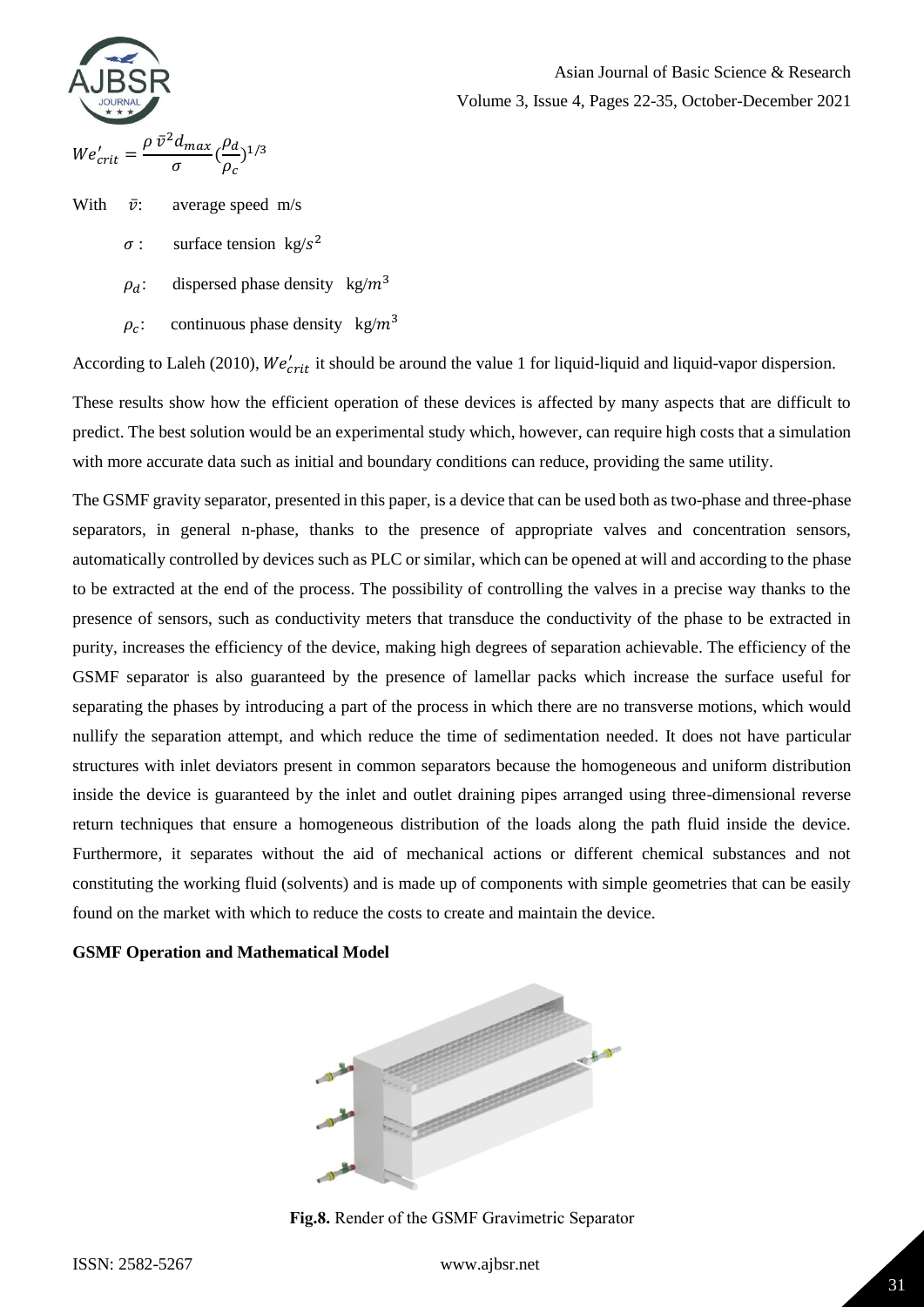

Volume 3, Issue 4, Pages 22-35, October-December 2021

Through an inlet pressure, supplied by a pump, the fluid entering the device will arrange itself homogeneously in the inlet pipe, consisting of a drainage pipe in PVC or material suitable for the mixture to be separated, closed at one end and with small holes along its length. The flow will be distributed homogeneously in it thanks to the reverse return hydraulic technique, guaranteed by the particular arrangement of the inlet and outlet pipes, so that the pressure drops suffered by each fluid particle are the same because they are led to travel through the same drive in terms of length. Furthermore, always to ensure homogeneous losses along the inlet pipe, and therefore not to create preferential areas for the fluid, the following relationship must be respected between the internal area of the manifold and the sum of the areas of the holes  $(A<sub>foro</sub>)$ :





**Fig.9.** Drainage Pipes used for the introduction, and subsequently the extraction, of the fluid and its phases

At this point the fluid will come out of the small holes (Fig.9) forming a laminar flow that will be addressed towards the opposite end, also guaranteed by the reverse return technique for the arrangement of the inlets and outlets. To achieve a laminar motion, the flow must exit the holes with a speed that precisely respects the laminar field.

It can be calculated considering the inlet flow rate Q and the sum of the areas of the holes, which can be assumed to be equal to the area of the internal diameter of the inlet manifold, making sure that the area of the single hole is such as not to become clogged with pass fluid:

$$
v = \frac{Q}{\sum A_{foro}} \left[\frac{m}{s}\right]
$$

It can then be checked that it respects the values established by the laminar field by calculating the Reynolds number:

$$
Re = \frac{\rho \, w \, d}{\mu} = \frac{w \, d}{v}
$$

And verifying that it is  $Re \leq 1000$ .

The flow, being laminar, will allow the different phases present in the mixture to begin to separate due to the action of gravity, as the transverse turbulence is limited. GSFM can be designed so that between the entrance wall and the beginning of the interstices between the honeycombs there is a volume, created by spacing the honeycombs away from the entrance, so that it can be initiated a rough separation of the phases at different densities. Then, once the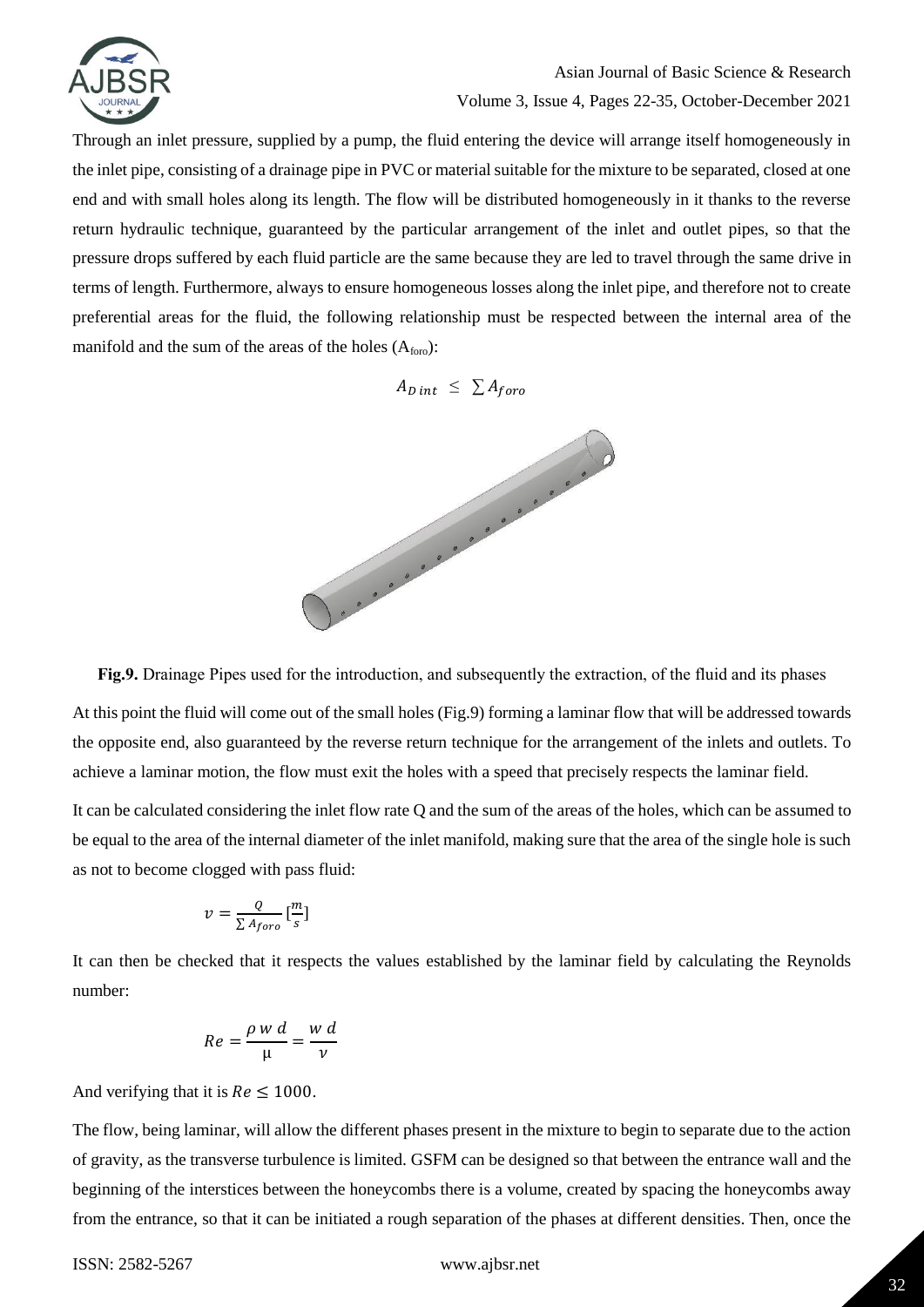

### Asian Journal of Basic Science & Research Volume 3, Issue 4, Pages 22-35, October-December 2021

initial separation has taken place, the treated volume will continue its path towards the honeycomb section where the separation will be perfected thanks to the horizontal interstices and the drainage sampling tubes. In the following discussion a three-phase GSMF separator is considered, with two lamellar packs and three horizontal interstices. Entering the section where the honeycomb packs are present, the heavier portions of mixture will hit the walls of the lower shafts, entering them, and the lighter ones in the upper shafts.

Here the real separation will take place, perfecting the separation that occurred previously in any volume present between the entrance and this section of the device. The heavier components will begin a descending vertical motion in which the fluid will not be subjected to horizontal turbulence and will be able to easily overcome the lighter components, which will rise up the shaft to be directed in opposite processes. In the same way, the lighter components will begin an ascending vertical motion in which the fluid, not subjected to horizontal turbulence, can easily overcome the heavier components, which will descend towards the central part to be conveyed in opposite processes. The shafts must have dimensions suitable for the mixture to be separated in order to guarantee the passage of the fluid through them and in a predetermined residence time, so that gravity has the necessary time to act and therefore separate the phases.

Once the sedimentation time has passed, and the time spent in the device, the light components will have reached the upper gap, while the heavy ones will have reached the lower one. The components of medium density, on the other hand, will continue their journey along the central interstice.

At the end of each interstice, once a certain concentration of required substance has been reached, also appropriately measured through concentration sensors such as conductivity meters, the components will come out of their respective drained outlet pipes by means of a specially created vacuum at each outlet. It would be convenient to prepare a second sensor for each outlet positioned at a certain distance from the outlet to ensure that the concentration value measured by the previous sensor is reliable and not dictated by unevenness created by the action of the pump. Therefore, the major part of the separator design work consists in determining the size and shape of the shafts and therefore of the honeycomb packs and the interstices (Fig.10).



**Fig.10.** Honeycomb used in the GSMF Separator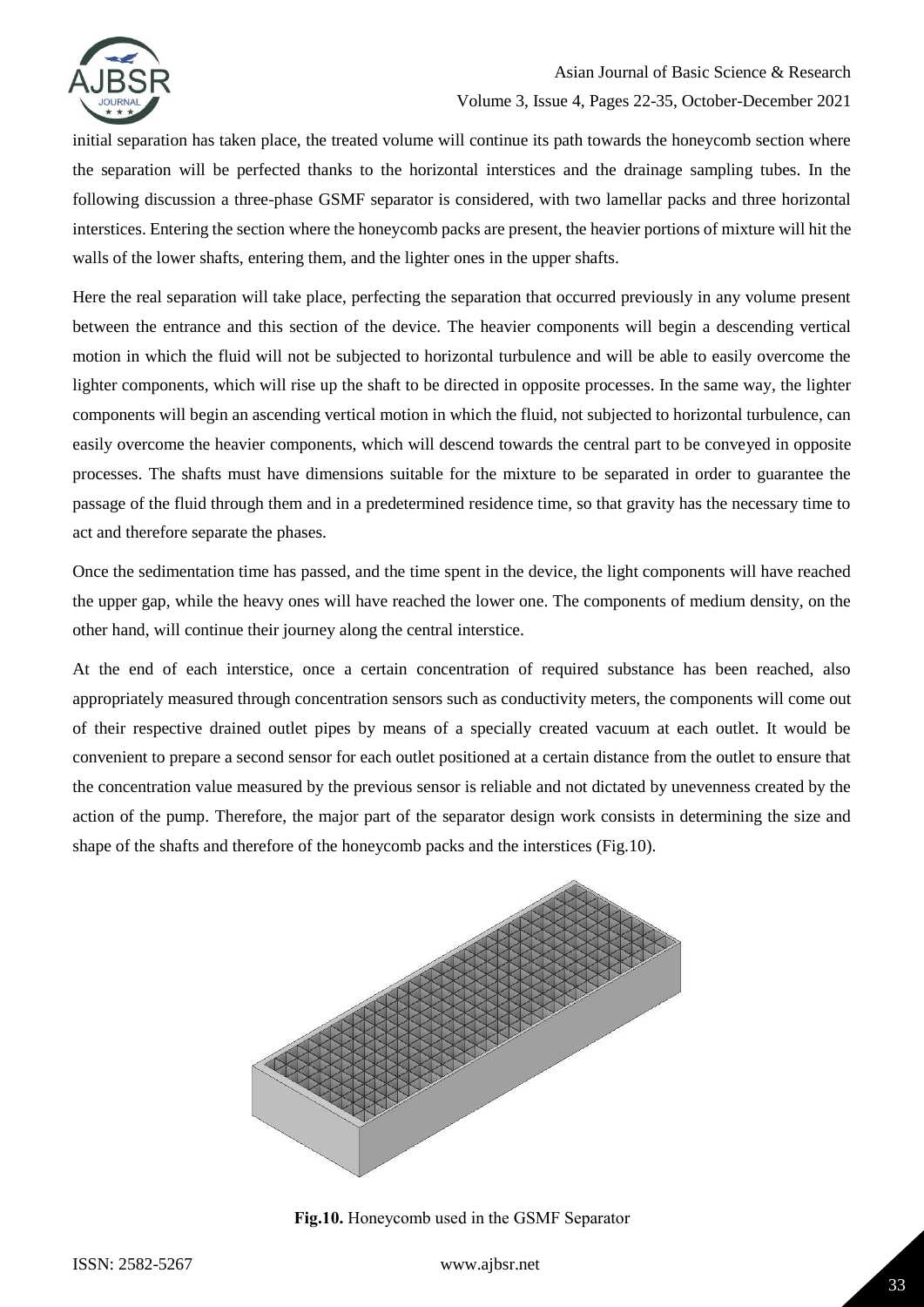

# Asian Journal of Basic Science & Research Volume 3, Issue 4, Pages 22-35, October-December 2021

In this article the main separation techniques of fluid mixtures have been presented and the innovative system called GSMF has been introduced. In a future article, the GSMF device and some of its applications will be described in detail.

#### *Patent*

*Lavanga V., Farné S., GSMF https://patentscope.wipo.int/search/en/detail.jsf?docId=WO2016092577 (gravimetric separator mixtures fluid, liquid and gas)*

# **Declarations** *Source of Funding This research did not receive any grant from funding agencies in the public, commercial, or not-for-profit sectors. Competing Interests Statement The author declares no competing financial, professional and personal interests. Consent for publication Author declares that he/she consented for the publication of this research work.*

#### **Bibliography**

Ahmed, T., Makwashie N., & Hameed, M., (2017). A review of gravity three -phase separators. J. of Emerging Trends in Engineering and Applied Sciences.

Charles Ross & Son Company, Mixing Equipment and Applications in the Food Industry.

Baker, J.R., (1991). Motionless mixers stir up new uses. Chem. Eng. Prog., 87: 32-38.

Maurice Stewart e Ken Arnold, Gas Liquid and Liquid-Liquid Separators, (2008).

Batchelor, G.K., The theory of Homogeneous Turbulence, Cambridge University Press, England (1953).

Edward L., Paul, Victor A., Atiemo-Obeng, Suzanne M., Kresta, (2004). Handbook of industrial mixing - Science and practice. CAP. 21-Mechanical Design of Mixing Equipment.

Mostafaiyan, M., Mohammad Reza Saeb, Alireza Emami Alorizi, Maysam Farahani, (2014). Application of evolutionary computational approach in design of horizontal three-phase gravity separators, J. of Pet. Sci. & Engg.

Elhaj, M. E. M., & Adli, M. G. A., (2014). Influence of flow characteristics on the design of two-phase horizontal separators. Journal of Science and Technology, 15.

Akram Ghanem, Thierry Lemenand, Dominique Della Valle, Hassan Peerhossaini, (2014). Static mixers: Mechanisms, applications, and characterization methods- A review. Chemical Engineering Research and Design, 92: 205-228.